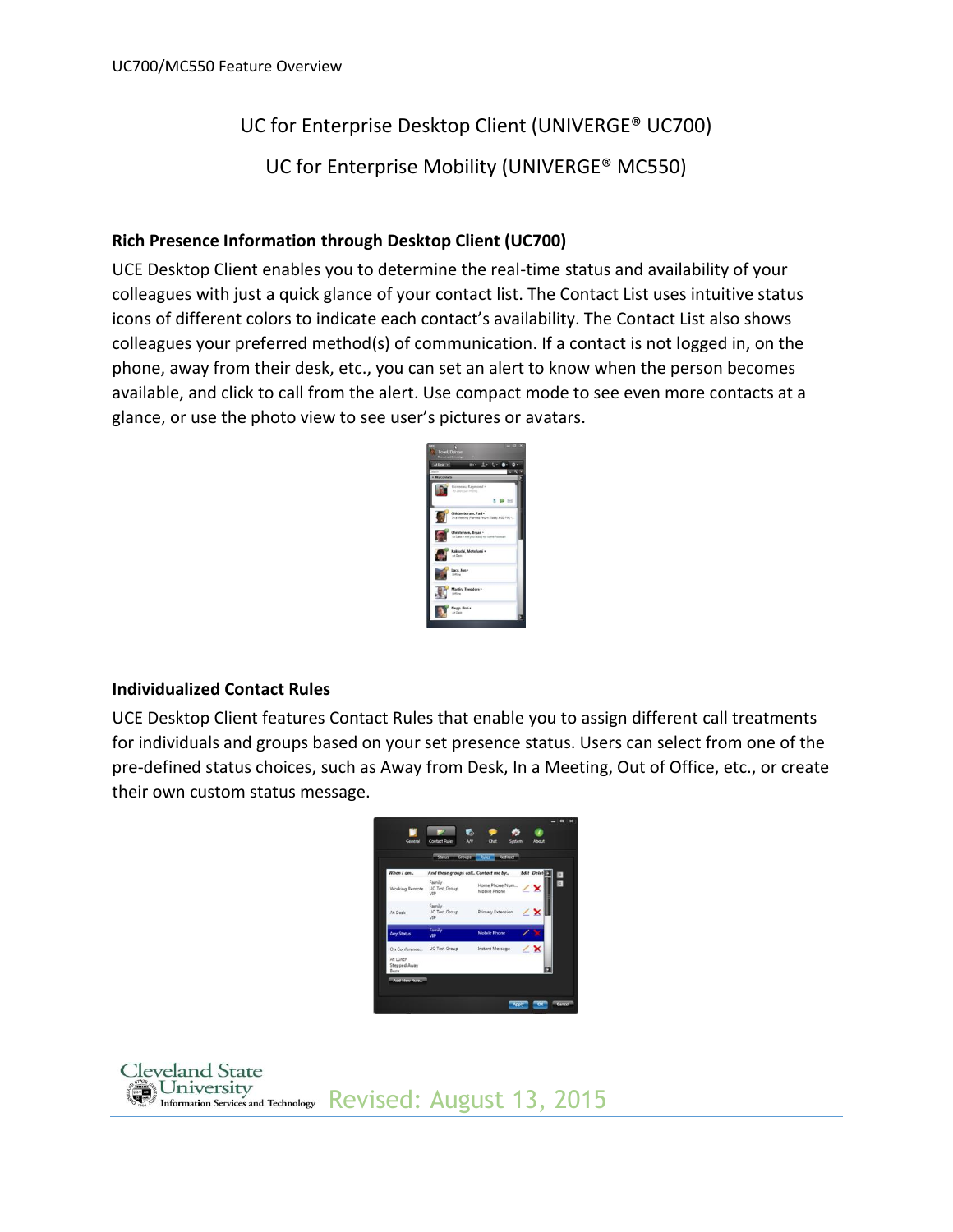## **Presence-Enabled Communications History**

UCE Desktop Client not only shows you calls you received and placed and their duration, it also displays your IM history and indicates if you have missed calls, IMs, and voicemails. What's more, the history shows you the presence of the related person so you can easily decide if they are available to return their call, saving you time in case they are currently on the phone, not at their desk, and not mobile.

| Desk in |            |                                                                                |  |
|---------|------------|--------------------------------------------------------------------------------|--|
|         |            |                                                                                |  |
|         |            | Monday, 2:48 PM<br><b>DAGAY</b><br>Jantz, David -<br>DRine                     |  |
|         |            | Monday, 1:11 PM<br>Coombes, K., .<br>Available - LUISLOSOTECHT (sues) th       |  |
|         | <b>NTA</b> | Monday, 147 PM<br>Coombes (*<br>Office                                         |  |
|         |            | Monday, 11:03 AM<br>Bonneau, R., . 30: 50m<br>At Desk - Working on (Atellilly) |  |
|         |            | Monday, 11:02 AM<br>Bonness, R., -<br>At Dask - Working on uMakilny            |  |
|         |            | Monday, 9:14 AM<br>201.144<br>Conference -                                     |  |
|         |            | Friday, 5:16 PM<br>Riggs, Ken -<br>00k 02m<br>Avay From Desk                   |  |

#### **Intuitive Call Control and Visual Voicemail**

UCE Desktop Client includes an easy-to-use graphical interface for call control with context-enabled icons, which enables any user to immediately take advantage of the benefits this solution offers. You can click to dial directly from your contact lists or automatically dial the appropriate number based upon the recipient's status. The interface also displays a small pop-up window for incoming calls that gives the user the choice of accepting the call, immediately sending it to voicemail, or redirecting the call to another destination – all with the single click of a mouse. If a caller happens to be redirected to voicemail and leaves a message, an icon appears in your UCE Desktop Client's toolbar. Simply click the icons to listen to the message.



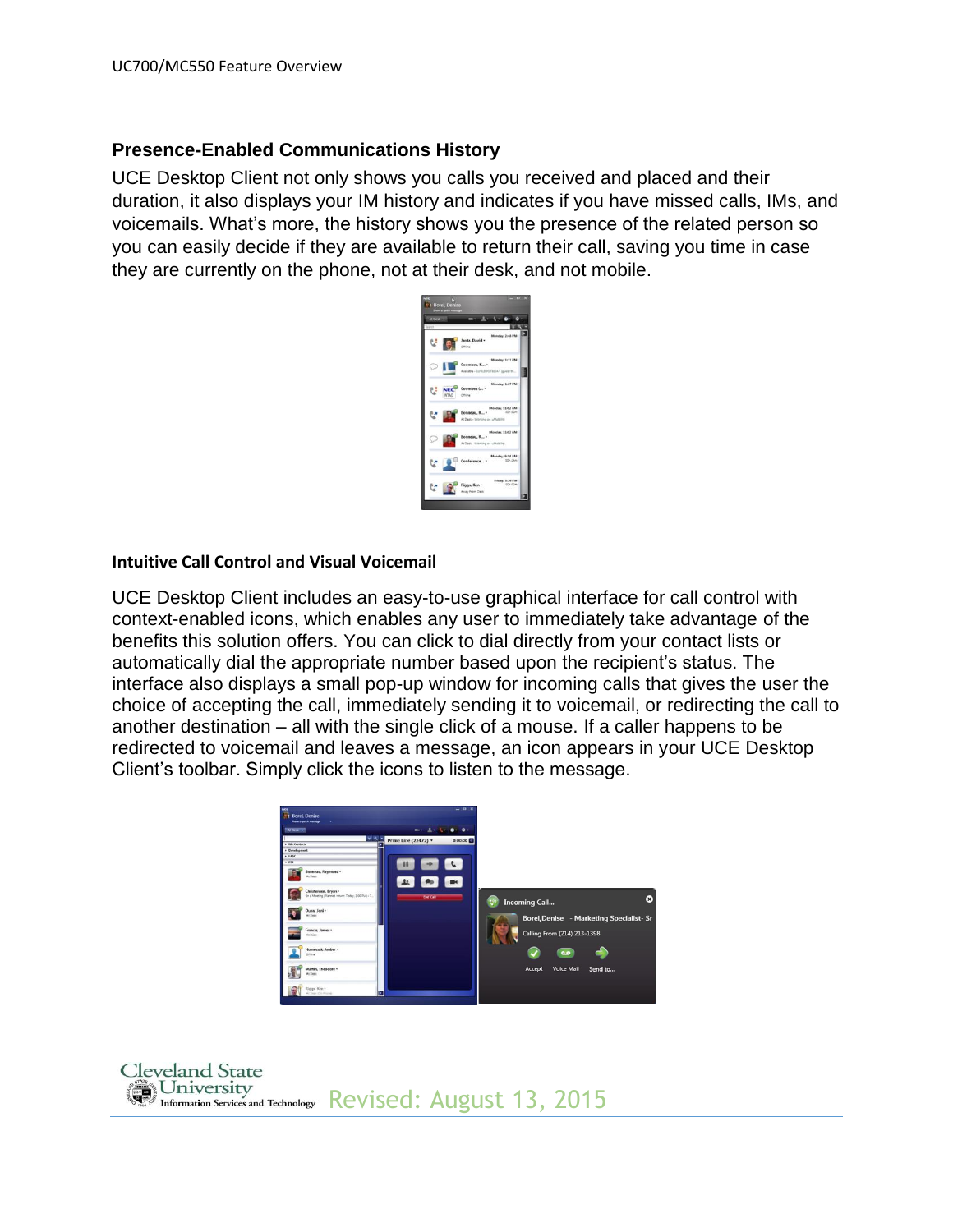## **Enhanced Mobile Presence through UCE Mobility (MC550)**

#### **Native Apple® iPhone® and Android Applications for Easy Install and Use**

UCE Mobility offers a native iPhone and Android application that users can easily download from the iTunes® store and Google® Play. This enables users to easily access UCE Mobility's features and functionality without having to go through the web-browser, and it adds real-time IM communication to other Empowered desk and mobile users. Users without an iPhone or Android system may access the service through the mobile phone's web browser.



Users can access and change their status, search for contacts by name or department and immediately know if they are available, access additional profile information of contacts, and simply click a contact to place a call.



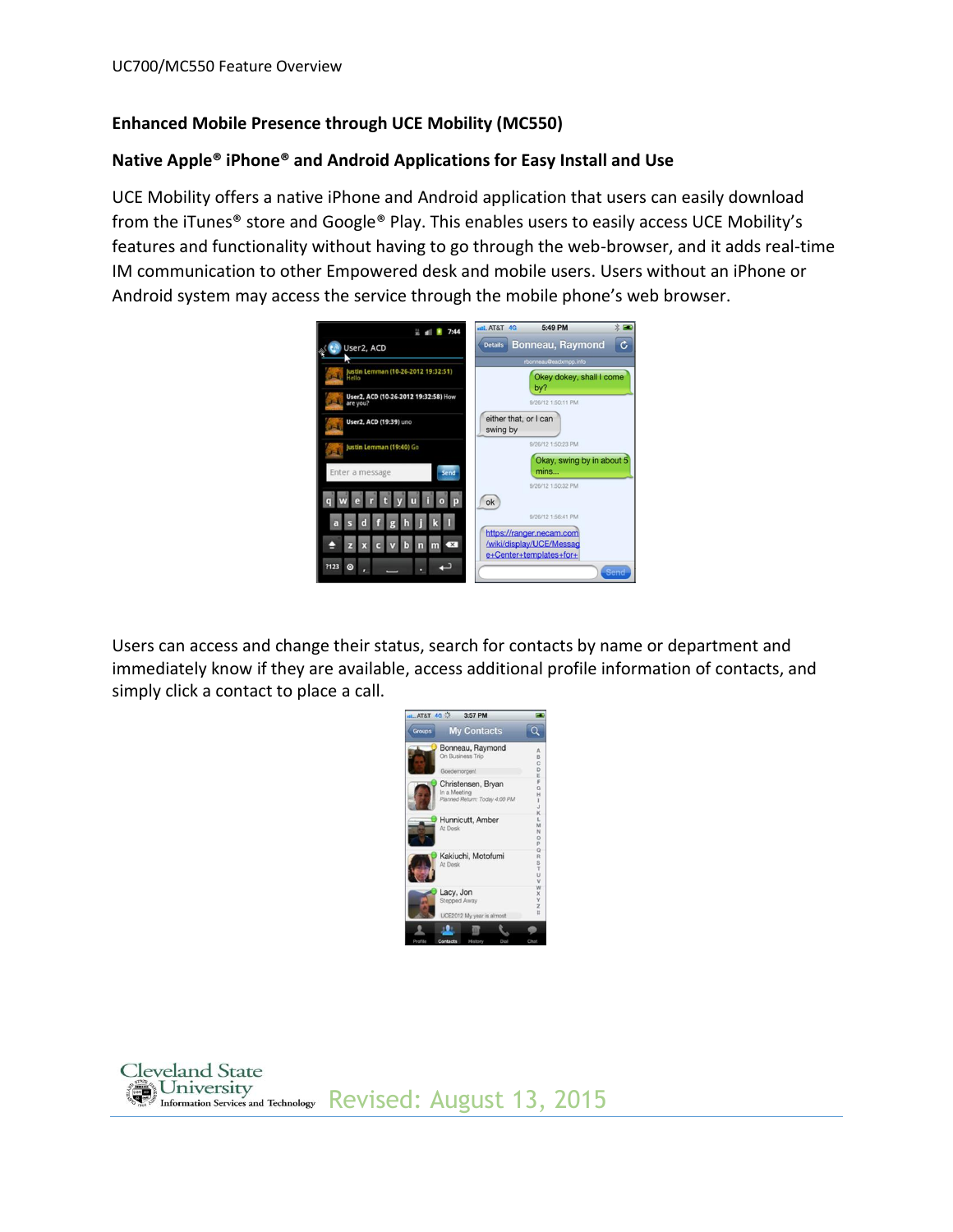#### **Enterprise Dialing and Call History via Your Mobile Device**

With UCE Mobility, Smartphone and web-enabled cell phone users are able to dial stations of the enterprise voice platform. This allows mobile users to place calls by either entering a 4 digit extension or a fully-dialed number. By simply accessing the web interface or shortcut and touching the history icon, a user's communications log is displayed. The communications history provides the name and photo of the caller/called party, the presence status of the caller/ called person, the date and time of the call/message, and allows call filtering by incoming, outgoing and missed calls. It is easy to save caller information to the contact database, view missed calls, and click to return them, even when away from your desk or laptop.



## **Seamless Call Transfer Between Mobile and Desktop Phones**

Calls initiated or received from UCE Mobility can be seamlessly moved to the user's desktop phone (or vice versa) through a simple push of a pre-programmed "move" key or desktop phone button ensuring an uninterrupted conversation. Users can be assured that their calls are never interrupted.

| utl. AT&T 3G           | 3:30 PM                |                  |
|------------------------|------------------------|------------------|
|                        |                        | 0                |
|                        | $\frac{2}{\text{ABC}}$ | 3 <sub>DEF</sub> |
| 4<br>GHI               | $\frac{5}{25}$         | 6<br><b>MNO</b>  |
| $\overline{7}$<br>PQRS | $\frac{8}{\tau_{UV}}$  | 9<br><b>WXYZ</b> |
| $\ast$                 | 0                      | #                |
| 오보                     | Call                   | $\mathbf{x}$     |
|                        | O                      |                  |